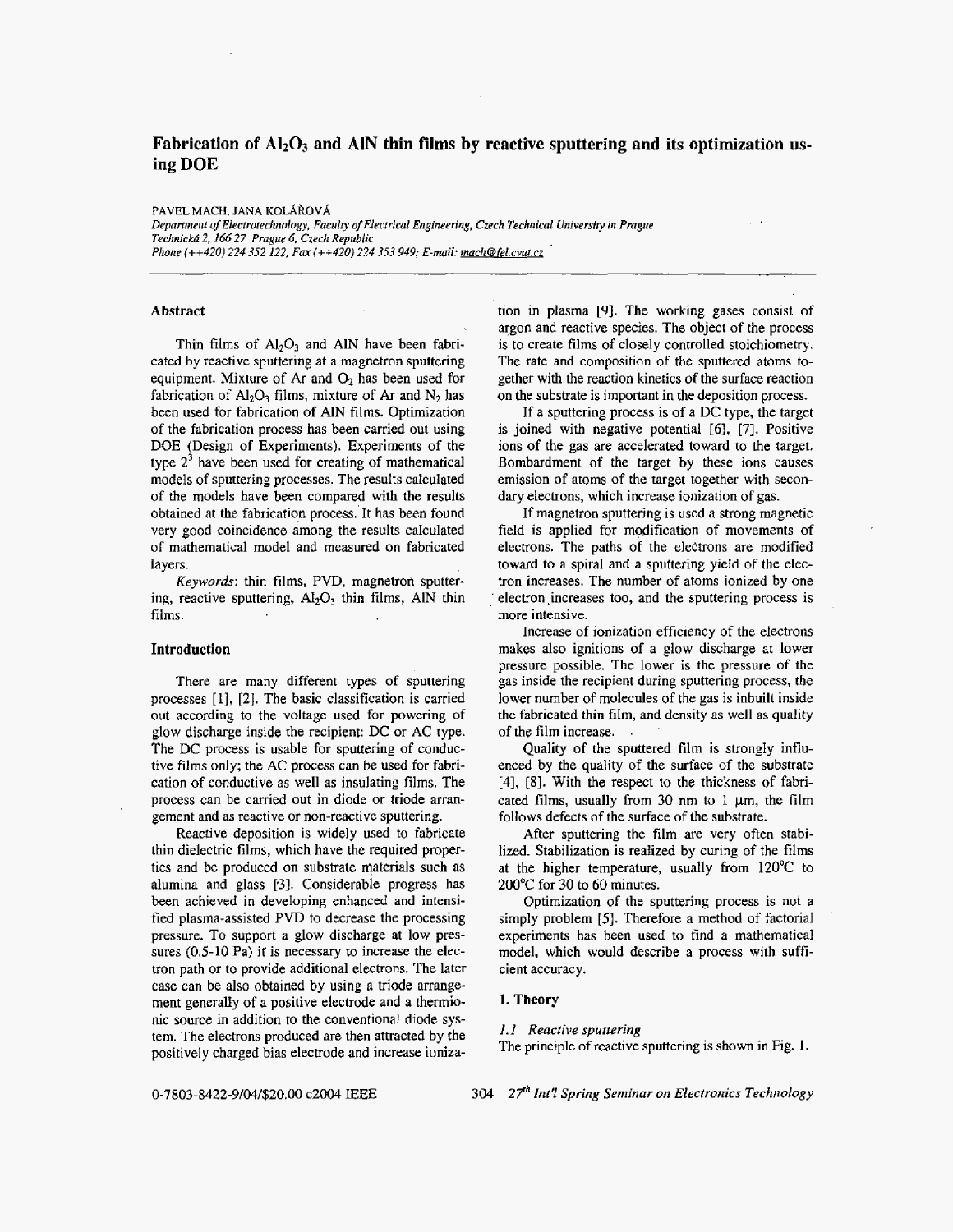

**Fig. 1 Principle of reactive sputtering of MO layers (M** ... **metal, 0** .. . **oxygen).** If **oxygen is substituted by** nitrogen. **MN layers are fabricated** 

The target is bombarded by **Ar** and 0 atoms. The surface consists of target *cl* and **oxygen** (or nitrogen)  $c_2$  atoms, where  $c_1$  and  $c_2$  are relative surface concentrations  $(c_1 + c_2 = I)$ . The sputtering rate of *i*-type atoms let us define as the frequency probability of the removal of *i*-type atoms  $w_i = Y_i$  *i<sub>0</sub>*, where  $Y_i$  is the sputtering yield of *i*-type atoms and  $i_0$  is the normalized ion irradiation intensity  $(i_0 = I_0/C$ , where  $I_0$  is the **flux** of arriving ions and C is the surface concentration of atoms). The adsorption rate of i-type atoms to the j-type atoms on the surface is defined as *Kj,*  which can be expressed by the equation

$$
K_{ij} = \frac{\alpha_{ij}^{(T)} - p_i}{C \sqrt{2m\kappa T}} = \alpha_{ij}' p_i \tag{1}
$$

Where *caj* ... the sticking coefficient of i-type atoms to j-type atoms.

The kinetics of the surface concentration of **tar**get material atoms in the presence of sputtering and oxygen adsorption is obtained as the solution of the following equation

$$
\frac{dc_1^{(\tau)}}{dt} = w_2 - (w_2 + \kappa_T) c_1^{(\tau)} \tag{2}
$$

Let us denote the target material atoms by index 1 and oxygen atoms by index **2.** Resputtering proc*esses* are neglected.

$$
\kappa_{11}^{(7)} = \kappa_{12}^{(7)} = 0 \tag{3}
$$

The sticking probability of oxygen atoms on the top of atoms of the target **is** assumed to be equal to zero.

$$
\kappa_{22}^{(r)} = 0 \tag{4}
$$

It makes that the target oxidation reactions are defined by one flux of oxygen atoms.

$$
\kappa_{21}^{(T)} = \kappa_T \tag{5}
$$

which is equal to Eq. (1)

expressed using the equation The kinetics of the surface concentration can be

$$
\frac{dc_1^{(r)}}{dt} = w_2 - (w_2 + \kappa_r) c_1^{(r)}
$$
\n(6)

The surface concentration of non-oxidized atoms exponentially approaches the steady state surface composition

$$
c_1^{(r)} = w_2/(w_2 + \kappa_r), \quad c_2^{(r)} = \kappa_r/(w_2 + \kappa_r) \qquad (7)
$$

The characteristic approach time is equal to  $1/(w2+\kappa T)$ . The steady state sputtering rate  $v_{\rm so} = \sum w_i c_i$ . is equal to

$$
v^{(T)} = w_2 \left( \frac{w_1 + \kappa_T}{w_2 + \kappa_T} \right) \tag{8}
$$

Equation **(8)** can **be** expressed as a function of ' **the** partial pressure of oxygen

*(9)* 

$$
\frac{v^{(r)}}{w_2} = \frac{(w_1/w_2) + (\alpha'/w_2)p}{1 + (\alpha'/w_2)p}
$$
\nFig. 2 shows

the calculated dependences of the sputtering rate on the partial pressure of the reactive species in relative unites  $(w_2/\alpha)$  for  $w_1/w_2 = 0.5$ ; 1.0; 2.0; 3.0; 4.0; 5.0 and 6.0 (curves 1-6, respectively). It follows that with the increase of the partiaI pressure of oxygen the sputtering rate changes from the "metallic" mode to the "oxide" one.

Sputtering yield of the sputtering process is expressed using equation

$$
Y = \frac{Na}{Ni}
$$
\n(10)  
\n
$$
\frac{3.0}{6} = \frac{6}{5}
$$
\n(11)  
\n
$$
\frac{3.0}{5} = \frac{6}{5}
$$
\n(12)  
\n
$$
\frac{3}{5} = \frac{1}{2} = \frac{3}{5}
$$
\n(13)  
\n
$$
\frac{2}{10^{2}} = \frac{2}{10^{6}} = \frac{1}{10^{6}}
$$
\n(14)

**Fig. 2 Calculated sputtering rate vs. partial pressure** of **reactive**  species in relative unities  $w_2/\alpha$  for different ratios  $w_1/w_2$ .

**Pressure, r. U.** 

*305 2Th Intl Spring Seminar on Electronics Technology*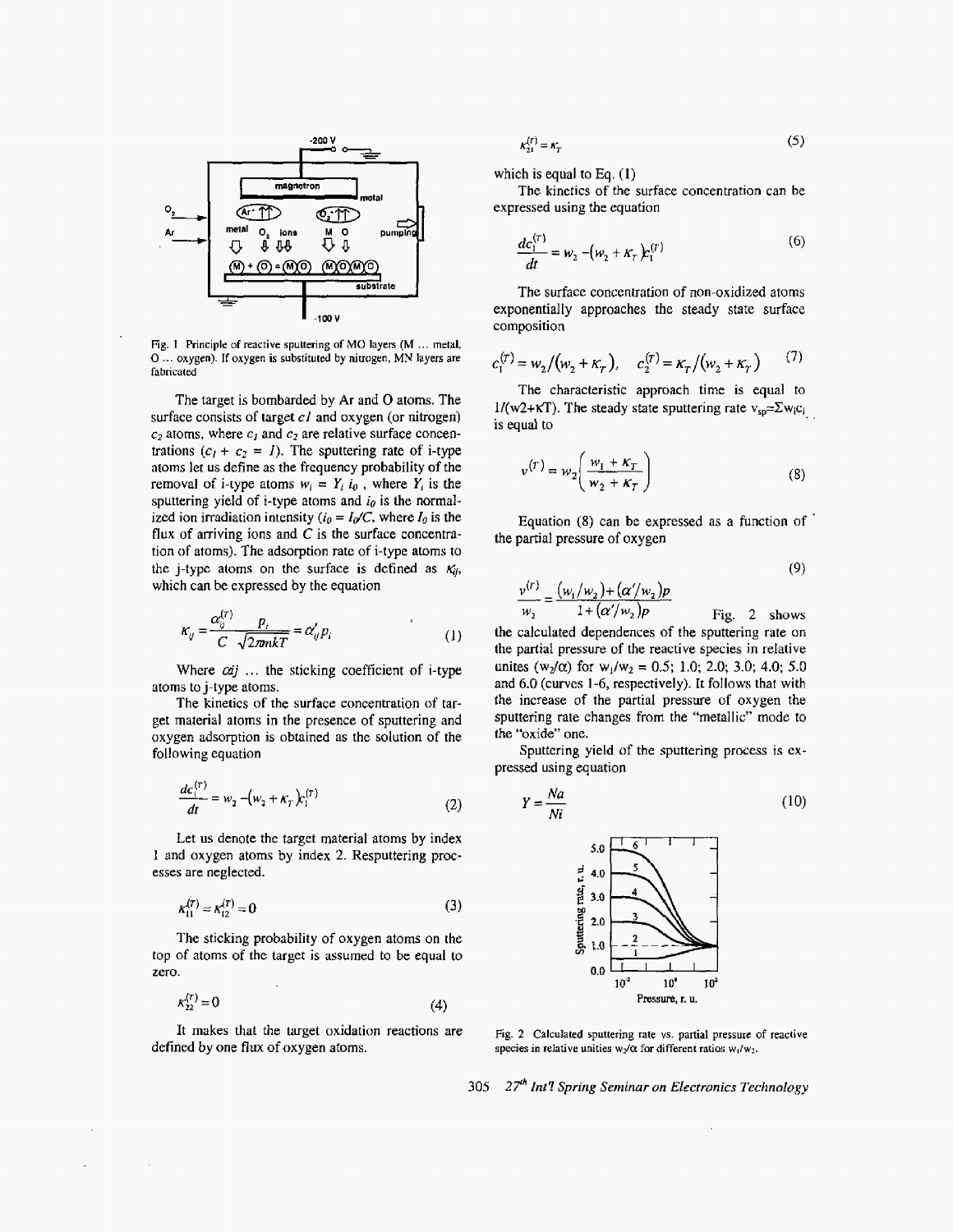Where  $N_a$  ... number of sputtered atoms,  $N_i$  ... number of ions achieving the target.

If the ions bombard the target perpendicularly, the sputtering yield **can** be described by the equation

$$
Y = \frac{3\alpha}{4\pi^2} \cdot \frac{4m_i m_t}{(m_i + m_t)^2} \cdot \frac{E_i}{E_0}
$$
 for  $E_i \le 1kV$  (11)

Where  $m_i$   $\ldots$  mass of ions,  $m_t$   $\ldots$  mass of atoms of the target,  $E_i$  ... energy of ions,  $E_0$  ... sublimation enthalpy of atoms of the target,  $\alpha = m/m_i$ .

. Sputtering yields for different gases and different materials of the target are usually examined by empirical way. For the most metals is the,value of *Y*  **near** to 1. For oxides and nitrides these values **are**  usually from 0.1 to **0.2.** The spectral yield does not depend on the temperature of the target and on the fact is the target is bombarded by ions or by atoms. Ions of the working gas can be, before they will fall onto the surface of the target, neutralized by **free**  electrons, which are distributed in plasma. **The** spectral yield is strongly influenced by the direction of bombardment of target by the ions, **by** the energy of ions, by the material of the target, and by **the** mass of the ions.

Equations (8) **and (9)** can be completed by the equation, which describes dependence of the sputtering rate on next parameters of the process

$$
x = \frac{M}{eN_A\rho} \cdot Y(E_i) \cdot j_i \tag{12}
$$

Where  $M$  ... molar mass of the target,  $\sigma$ ... density pf the material of the target,  $j_i$   $\ldots$  current density of the target,  $Y(E_i)$  ... sputtering yield,  $e.N_A$  ... 9.649 .  $10^7$  As/kmol.

During the intensive bombardment of the target with the ions of the working **gas** the temperature of the target increases. Its radiation can cause damage of the sputtered **film,** especially if the film is of an organic material. Properties of the **film** can also be influenced by the temperature of **the** substrate, which influences crystallinity and density of the growing film.

#### *1.2 Factorial experiments*

It has been shown that the theory of sputtering is very difficult and contains many parameters, which can not **be** found without **special** measurements. Therefore a method of factorial experiments has been chosen far construction of a mathematical model **of**  the sputtering process **[lo].** The experiments of the type **z3** have been applied. Following technological factors have been used for construction of the model: **<sup>A</sup>**... power of the plasma **(W),** B ... pressure of **the** 

*Ar* (Pa) and **C** ... Bow of the oxygen or nitrogen (ml/min). The structure of the table of experiments is shown in Tab. 3.

**TABLE 1.** Table of factorial experiments of the type  $2^3$ 

| $A_1, A_2$    | limits of the power of the plasma                                      |  |  |  |  |  |
|---------------|------------------------------------------------------------------------|--|--|--|--|--|
| $B_1, B_2$    | limits of the pressure of Ar                                           |  |  |  |  |  |
| $C_1, C_2$    | limits of the flow of oxygen or nitrogen.                              |  |  |  |  |  |
| $y_{\rm max}$ | values of measured output parameter in the                             |  |  |  |  |  |
|               | column $m$ and the line $n$                                            |  |  |  |  |  |
| R.            | sum of values values of measured output<br>parameter in the column $m$ |  |  |  |  |  |

First estimations of influence of combination of levels of the factors on the output parameters are calculated. Estimation of influence of the factor **A** is given by the formula

| $Z_A = a + ac + ab + abc - [(1) + c + b + bc]$ (13) |  |  |  |
|-----------------------------------------------------|--|--|--|
|-----------------------------------------------------|--|--|--|

|                | Δ,               |                           |                | $\mathbf{A}_2$ |                |                  |                  |
|----------------|------------------|---------------------------|----------------|----------------|----------------|------------------|------------------|
|                | B.               |                           | $\mathbf{B}_2$ | R,             |                | $\mathbf{E}_2$   |                  |
| $\mathbf{c}_1$ | $\mathbf{C}_3$   | $\mathbf{C}_1$            | $\mathbf{C}_2$ | C,             | $\mathbf{c}_i$ | $\mathbf{C}_{1}$ | c.               |
| (1)            | c                | b                         | bc             | a              | $\rm ac$       | ab               | abc              |
| $y_{1,1}$      | Y <sub>2</sub> 1 | $y_{3,1}$                 |                |                |                |                  | ys <sub>.1</sub> |
| $y_{1,2}$      | Y22              | <b>Y3.2</b>               |                |                |                |                  | y <sub>8,2</sub> |
|                |                  |                           |                |                |                |                  |                  |
|                |                  |                           |                |                |                |                  |                  |
|                |                  |                           |                |                |                |                  |                  |
| $y_{1x}$       | y2,              | y <sub>3</sub> .          |                |                |                |                  |                  |
|                |                  |                           |                |                |                |                  |                  |
|                |                  |                           |                |                |                |                  |                  |
|                |                  |                           |                |                |                |                  |                  |
| $\mathbf{R}_1$ | $R_2$            | $\overline{\mathbf{R}_2}$ | R,             | $R_{s}$        | $\mathbf{R}_4$ | R,               | $R_{s}$          |

**The** characters *a, b,* c and their combinations **are**  substituted in final calculations by the sums  $R_i$  at congruent columns. **As** shown in the equation (13), the estimation of influence of the level of the factor **A** on the output parameter Y is calculated as a difference between the results in the **part of** the Tab. 1 for level **A2** and the level **A,.** By the same way the estimations of the influences of factors B and C are calculated. The calculated values of Z are used for calculation of testing characteristics that are compared with the critical value of the F-distribution for elected level of significance. The factors or their combinations, whose influence on the output parameter **is** low, are deleted of a mathematical model.

Before the model is constructed, the parameters are transformed. Transformation of the type

$$
X_1 = \frac{2}{A_2 - A_1} \cdot \left( A - \frac{A_1 + A_2}{2} \right) \tag{14}
$$

*306 2Th Int'l Spring Seminar on Electronics Technology*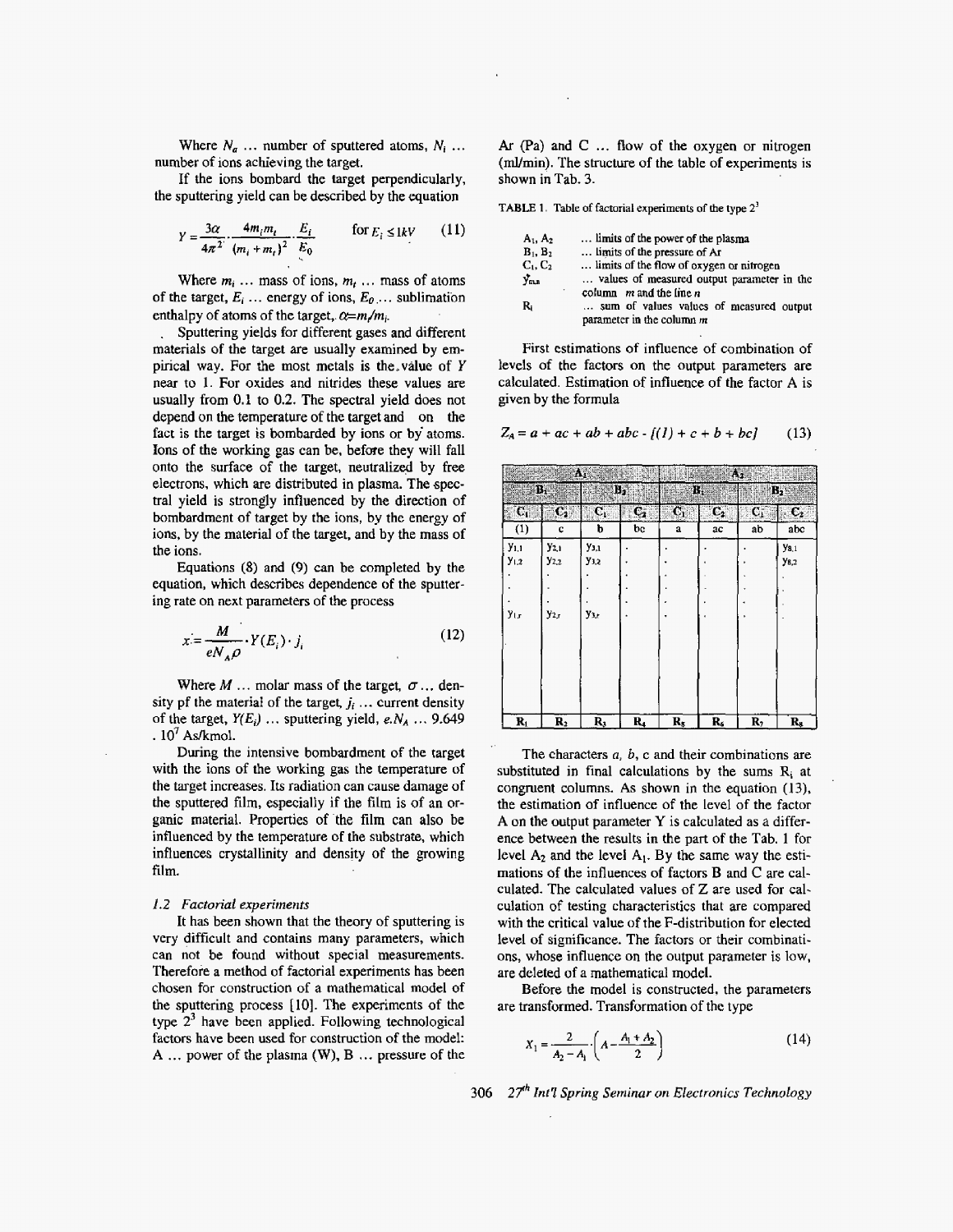**is** used for transformation of the factor **A,** and the same transformation is used **for** transformation **of**  factors *B* (into  $X_2$ ) and *C* (into  $X_3$ ). The tested type of the model is usually a linear **type** completed by nonlinear combination parts

$$
Y = \beta_0 + \beta_1 x_1 + \beta_2 x_2 + \dots + \beta_{n-1,n} x_{n-1} x_n + \beta_{1,2,3} x_1 x_2 x_3 + \dots
$$
\n(15)

The quality of the model is also tested using a F-test.

### **2. Experimental**

Using the investigated sputtering process a capacitors with  $AI<sub>2</sub>O<sub>3</sub>$  and AIN dielectrics have been fabricated. Their dimensions are shown in Fig. 3



**Fig. 3 Dimensions of sputtered** capacitors. **One capacitor has** been **fabricated by** crossing **of two perpendicular electrodes separated by the film of sputtered dielectrics.** 

The sputtering equipment has been of the type BALZERS PLS 160 (see) Fig. **4.** 



**Fig. 4 Sputtering equipment BALZERS PLS 160** 

The capacitance and the loss factor have been measured using a semi.-automatic multimeter TESLA **BM** 595 RLCG. The measurement has been carried out at the frequency of 1 kHz and using the measuring voltage of 1 V.

Four mathematic models have been constructed:

a model for calculation of the capacitance  $C_{A12O3}$  of the capacitors with the dielectrics Al<sub>2</sub>O<sub>3</sub>

*CA~203* = *5.93540489a-1.7226-0. ic+0.U0251ac+ +2.112bc+0.0192ab-U.UOI28abc* **(16)** 

> a model for calculation of the **loss** factor *DA1203* of the capacitors with the dielectrics  $Al<sub>2</sub>O<sub>3</sub>$

$$
D_{A12O3} = 0.00234-0.000084ab+0.0001a+0.0039b++0.448.10-5ac-0.000492c
$$
 (17)

a model for calculation of capacitance of the capacitors with the dielectrics **A1N** 

*CAm* = *0.970-U. 0076a+ 0.206b-0.002ic+U.00015ac*  (18)

> **a** model **for calculation** of **the** loss factor of the capacitors with the dielectrics AIN

$$
D_{AlN} = -0.302 + 0.0023a + 0.184b + 0.0256c - 0012ab - 0.0137bc - 0.00017ac + 0.000088abc
$$
 (19)

It has been confirmed by the additional experiments that the coincidence of the model with the results of the experiments **is** excellent. The differences have been less than 10 % for all investigated parameters.

An example of the dependence of the loss factor of the **A1N** films on the power of the plasma and the pressure of **Ar** is shown in Fig. S. The figure has been obtained of the mathenatical model. Such the figures have been prepared for other investigated output parameters of the process and for other combinations of technological factors, too. Such the figures offer a very good outline about the mutual relationships of the investigated output parameters and the technological factors of the manufacturing process.

307 *2Th Int'l Spring Seminar on Electronics Technology*